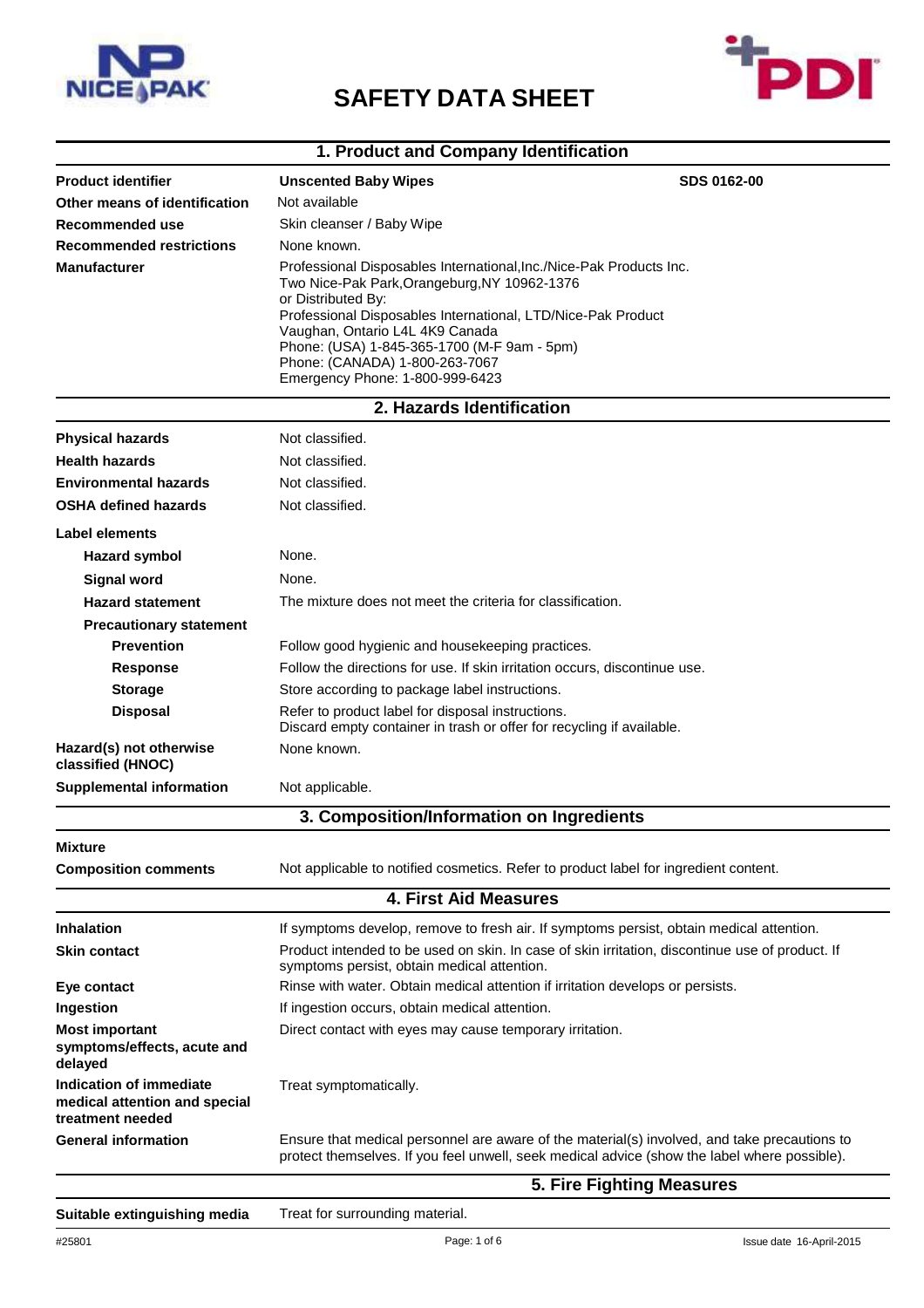| Unsuitable extinguishing<br>media                                         | Not available.                                                                                                                                                        |
|---------------------------------------------------------------------------|-----------------------------------------------------------------------------------------------------------------------------------------------------------------------|
| Specific hazards arising from                                             | During fire, gases hazardous to health may be formed.                                                                                                                 |
| the chemical                                                              |                                                                                                                                                                       |
| Special protective equipment<br>and precautions for firefighters          | Self-contained breathing apparatus and full protective clothing must be worn in case of fire.                                                                         |
| <b>Fire-fighting</b><br>equipment/instructions                            | In the event of fire, cool product with water spray. Move product from fire area if you can do so<br>without risk.                                                    |
| <b>Specific methods</b>                                                   | Move products from fire area if you can do so without risk. Cool product exposed to flames with<br>water until well after the fire is out.                            |
| <b>General fire hazards</b>                                               | No unusual fire or explosion hazards noted.                                                                                                                           |
| <b>Hazardous combustion</b><br>products                                   | May include and are not limited to: Oxides of phosphorus. Oxides of carbon.                                                                                           |
| <b>Explosion data</b>                                                     |                                                                                                                                                                       |
| Sensitivity to mechanical<br>impact                                       | Not available.                                                                                                                                                        |
| <b>Sensitivity to static</b><br>discharge                                 | Not available.                                                                                                                                                        |
|                                                                           | <b>6. Accidental Release Measures</b>                                                                                                                                 |
| Personal precautions,<br>protective equipment and<br>emergency procedures | Wear appropriate protective clothing. For personal protection, see section 8 of the SDS.                                                                              |
| <b>Methods and materials for</b><br>containment and cleaning up           | For waste disposal, see section 13 of the SDS.                                                                                                                        |
| <b>Environmental precautions</b>                                          | Do not discharge into lakes, streams, ponds or public waters.                                                                                                         |
|                                                                           | 7. Handling and Storage                                                                                                                                               |
| <b>Precautions for safe handling</b>                                      | Practice good housekeeping.<br>Dispose used wipe in the trash. Do not flush in toilet.                                                                                |
| Conditions for safe storage,<br>including any incompatibilities           | Store at room temperature.<br>When not in use, keep lid/label closed to prevent moisture loss.<br>Store away from incompatible materials (see Section 10 of the SDS). |
|                                                                           | 8. Exposure Controls/Personal Protection                                                                                                                              |
| <b>Occupational exposure limits</b>                                       | No exposure limits noted for ingredient(s).                                                                                                                           |
| <b>Biological limit values</b>                                            | No biological exposure limits noted for the ingredient(s).                                                                                                            |
| <b>Exposure guidelines</b>                                                | This material does not have established exposure limits.                                                                                                              |
| Appropriate engineering<br>controls                                       | General ventilation normally adequate.                                                                                                                                |
|                                                                           | Individual protection measures, such as personal protective equipment                                                                                                 |
| <b>Eye/face protection</b>                                                | Not normally required.                                                                                                                                                |
| <b>Skin protection</b>                                                    |                                                                                                                                                                       |
| <b>Hand protection</b>                                                    | Not required.                                                                                                                                                         |
| <b>Other</b>                                                              | Not normally required.                                                                                                                                                |
| Respiratory protection                                                    | Not normally required.                                                                                                                                                |
| <b>Thermal hazards</b>                                                    | Not available.                                                                                                                                                        |
| <b>General hygiene</b><br>considerations                                  | Follow good hygienic and housekeeping practices.                                                                                                                      |
|                                                                           | 9. Physical and Chemical Properties                                                                                                                                   |
| Appearance                                                                | Liquid saturated on wipe                                                                                                                                              |
| <b>Physical state</b>                                                     | Solid.                                                                                                                                                                |
| Form                                                                      | Pre-moistened towelette.                                                                                                                                              |
| Color                                                                     | White                                                                                                                                                                 |
| Odor                                                                      | Unscented                                                                                                                                                             |
| <b>Odor threshold</b>                                                     | Not available.                                                                                                                                                        |
| pH                                                                        | 4.5 - 5 (liquid)                                                                                                                                                      |
|                                                                           |                                                                                                                                                                       |
| <b>Melting point/freezing point</b>                                       | Not available.                                                                                                                                                        |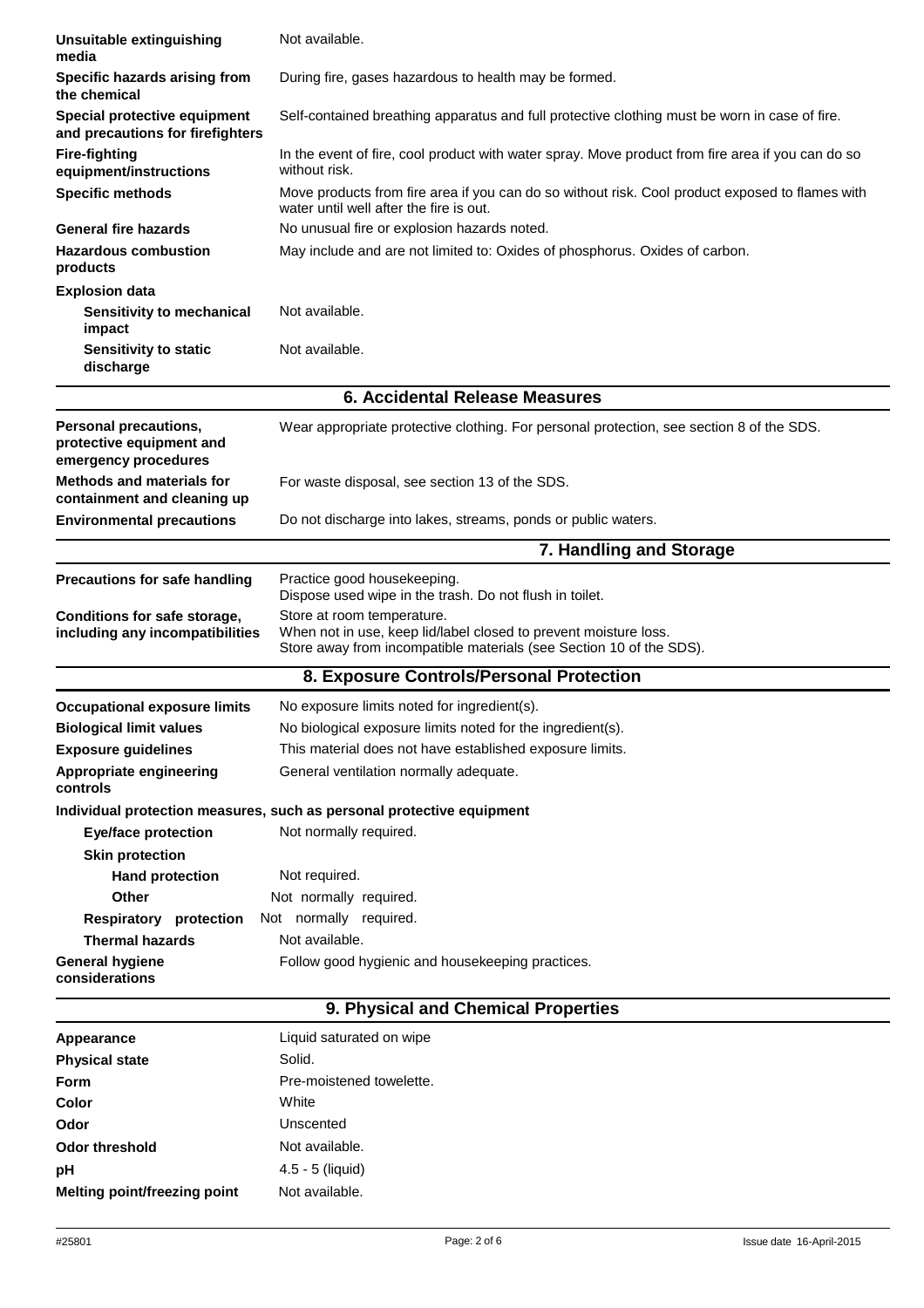| Initial boiling point and boiling<br>range        | Not available.              |
|---------------------------------------------------|-----------------------------|
| Pour point                                        | Not available.              |
| <b>Specific gravity</b>                           | 1 (liquid)                  |
| <b>Partition coefficient</b><br>(n-octanol/water) | Not available.              |
| <b>Flash point</b>                                | $>$ 200.0 °F ( $>$ 93.3 °C) |
| <b>Evaporation rate</b>                           | Not available.              |
| <b>Flammability (solid, gas)</b>                  | Not applicable.             |
| Upper/lower flammability or explosive limits      |                             |
| <b>Flammability limit - lower</b><br>$(\%)$       | Not available.              |
| <b>Flammability limit - upper</b><br>$(\%)$       | Not available.              |
| Explosive limit - lower (%)                       | Not available.              |
| Explosive limit - upper (%)                       | Not available.              |
| Vapor pressure                                    | Not available.              |
| Vapor density                                     | Not available.              |
| <b>Relative density</b>                           | Not available.              |
| Solubility(ies)                                   | Not available.              |
| Auto-ignition temperature                         | Not available.              |
| <b>Decomposition temperature</b>                  | Not available.              |
| <b>Viscosity</b>                                  | Not available.              |

## **10. Stability and Reactivity**

| <b>Reactivity</b>                            | None known.                                                                 |
|----------------------------------------------|-----------------------------------------------------------------------------|
| <b>Possibility of hazardous</b><br>reactions | Hazardous polymerization does not occur.                                    |
| <b>Chemical stability</b>                    | Stable under recommended storage conditions.                                |
| <b>Conditions to avoid</b>                   | Store away from excessive heat.                                             |
| Incompatible materials                       | None known.                                                                 |
| <b>Hazardous decomposition</b><br>products   | May include and are not limited to: Oxides of phosphorus. Oxides of carbon. |

### **11. Toxicological Information**

| Information on likely routes of exposure                                           |                                                                                 |  |
|------------------------------------------------------------------------------------|---------------------------------------------------------------------------------|--|
| Ingestion                                                                          | Not a normal route of exposure. May cause stomach distress, nausea or vomiting. |  |
| <b>Inhalation</b>                                                                  | No adverse effects due to inhalation are expected.                              |  |
| <b>Skin contact</b>                                                                | No adverse effects due to skin contact are expected.                            |  |
| Eye contact                                                                        | Direct contact with eyes may result in mechanical irritation.                   |  |
| Symptoms related to the<br>physical, chemical and<br>toxicological characteristics | There are no hazards associated with this product in normal use.                |  |
| Information on toxicological effects                                               |                                                                                 |  |
| <b>Acute toxicity</b>                                                              | Not available.                                                                  |  |
| Skin corrosion/irritation                                                          | Non-irritating based on test data.                                              |  |
| <b>Exposure minutes</b>                                                            | Not available.                                                                  |  |
| Erythema value                                                                     | Not available.                                                                  |  |
| Oedema value                                                                       | Not available.                                                                  |  |
| Serious eye damage/eye<br>irritation                                               | Direct contact with eyes may cause temporary irritation.                        |  |
| <b>Corneal opacity value</b>                                                       | Not available.                                                                  |  |
| Iris lesion value                                                                  | Not available.                                                                  |  |
| <b>Conjunctival reddening</b><br>value                                             | Not available.                                                                  |  |
| Conjunctival oedema value Not available.                                           |                                                                                 |  |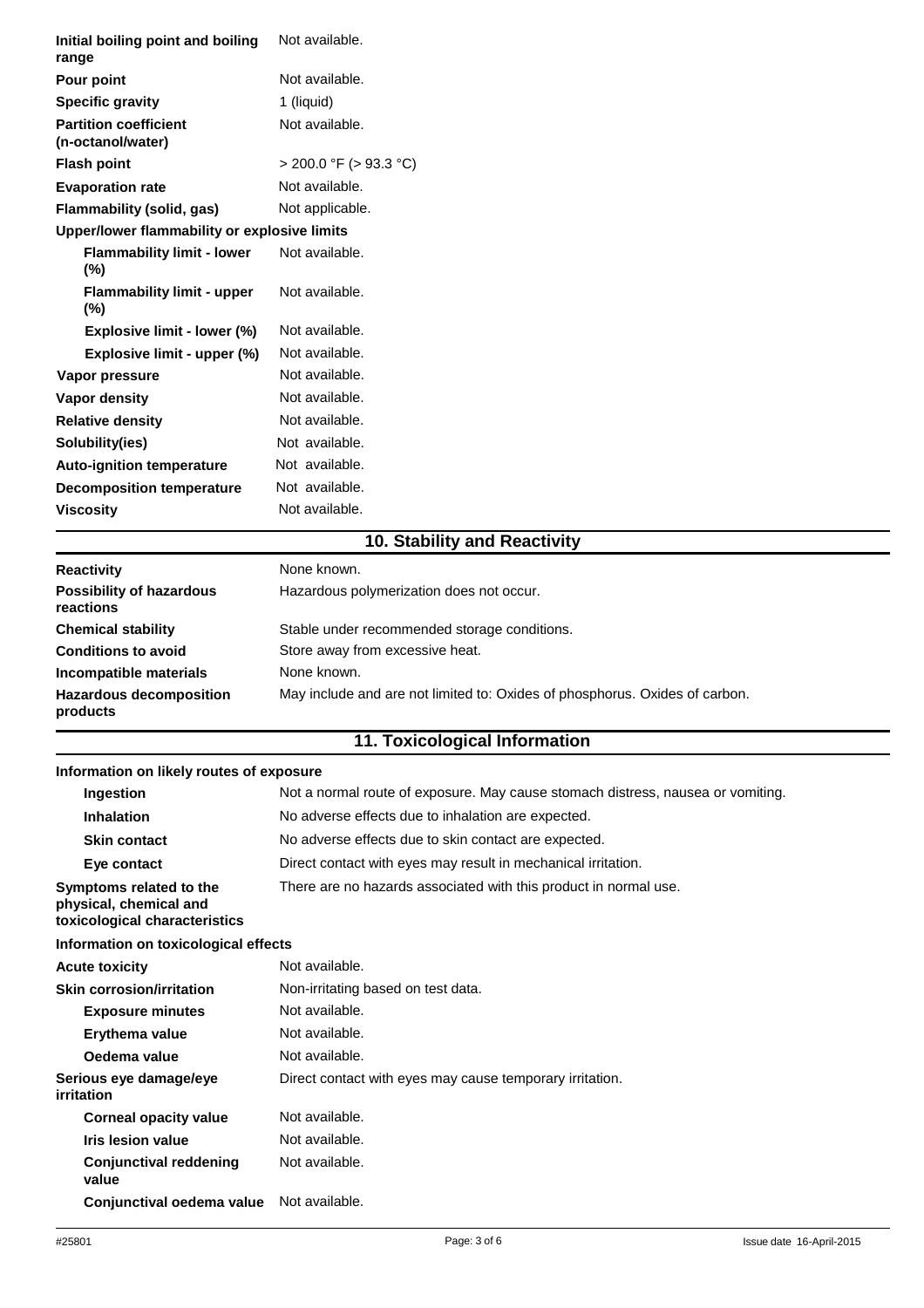| Recover days                                                                           | Not available.                                                                                                                                                                                                                                                                                 |  |  |
|----------------------------------------------------------------------------------------|------------------------------------------------------------------------------------------------------------------------------------------------------------------------------------------------------------------------------------------------------------------------------------------------|--|--|
| <b>Respiratory or skin sensitization</b>                                               |                                                                                                                                                                                                                                                                                                |  |  |
| <b>Respiratory sensitization</b>                                                       | Not available.                                                                                                                                                                                                                                                                                 |  |  |
| <b>Skin sensitization</b>                                                              | Not a skin sensitizer based on test data.                                                                                                                                                                                                                                                      |  |  |
| Germ cell mutagenicity                                                                 | Non-hazardous by WHMIS/OSHA criteria.                                                                                                                                                                                                                                                          |  |  |
| <b>Mutagenicity</b>                                                                    | Non-hazardous by WHMIS/OSHA criteria.                                                                                                                                                                                                                                                          |  |  |
| Carcinogenicity                                                                        | Non-hazardous by WHMIS/OSHA criteria.                                                                                                                                                                                                                                                          |  |  |
| <b>Reproductive toxicity</b>                                                           | The finished product is not expected to have chronic health effects.                                                                                                                                                                                                                           |  |  |
| <b>Teratogenicity</b>                                                                  | Non-hazardous by WHMIS/OSHA criteria.                                                                                                                                                                                                                                                          |  |  |
| Specific target organ toxicity -<br>single exposure                                    | Not classified.                                                                                                                                                                                                                                                                                |  |  |
| Specific target organ toxicity -<br>repeated exposure                                  | Not classified.                                                                                                                                                                                                                                                                                |  |  |
| <b>Aspiration hazard</b>                                                               | Not classified.                                                                                                                                                                                                                                                                                |  |  |
| <b>Chronic effects</b>                                                                 | Non-hazardous by WHMIS/OSHA criteria.                                                                                                                                                                                                                                                          |  |  |
| <b>Further information</b>                                                             | This product has no known adverse effect on human health.                                                                                                                                                                                                                                      |  |  |
| <b>Name of Toxicologically</b><br><b>Synergistic Products</b>                          | Not available.                                                                                                                                                                                                                                                                                 |  |  |
|                                                                                        | 12. Ecological Information                                                                                                                                                                                                                                                                     |  |  |
| <b>Ecotoxicity</b>                                                                     | No ecotoxicity data noted for the ingredient(s).                                                                                                                                                                                                                                               |  |  |
| Persistence and degradability                                                          | No data is available on the degradability of this product.                                                                                                                                                                                                                                     |  |  |
| <b>Bioaccumulative potential</b>                                                       | No data available.                                                                                                                                                                                                                                                                             |  |  |
| <b>Mobility in soil</b>                                                                | No data available.                                                                                                                                                                                                                                                                             |  |  |
| <b>Mobility in general</b>                                                             | Not available.                                                                                                                                                                                                                                                                                 |  |  |
| Other adverse effects                                                                  | No other adverse environmental effects (e.g. ozone depletion, photochemical ozone creation<br>potential, endocrine disruption, global warming potential) are expected from this component.                                                                                                     |  |  |
|                                                                                        | <b>13. Disposal Considerations</b>                                                                                                                                                                                                                                                             |  |  |
| <b>Disposal instructions</b>                                                           | Follow container label directions carefully. Do not reuse towel. Dispose of used towel in trash. Do<br>not flush in toilet. Do not reuse empty container. Wrap container and put in trash collection. Offer<br>empty container for recycling. If recycling is not available, discard in trash. |  |  |
| <b>Local disposal regulations</b>                                                      | Dispose in accordance with all applicable regulations.                                                                                                                                                                                                                                         |  |  |
| Hazardous waste code                                                                   | Assign as required.                                                                                                                                                                                                                                                                            |  |  |
| Waste from residues / unused<br>products                                               | Collect and dispose of in house hold trash.                                                                                                                                                                                                                                                    |  |  |
| <b>Contaminated packaging</b>                                                          | Since emptied containers may retain product residue, follow label warnings even after container is<br>emptied.                                                                                                                                                                                 |  |  |
|                                                                                        | <b>14. Transport Information</b>                                                                                                                                                                                                                                                               |  |  |
| U.S. Department of Transportation (DOT)                                                |                                                                                                                                                                                                                                                                                                |  |  |
| Not regulated as dangerous goods.                                                      |                                                                                                                                                                                                                                                                                                |  |  |
| <b>Transportation of Dangerous Goods (TDG - Canada)</b>                                |                                                                                                                                                                                                                                                                                                |  |  |
| Not regulated as dangerous goods.                                                      |                                                                                                                                                                                                                                                                                                |  |  |
|                                                                                        | 15. Regulatory Information                                                                                                                                                                                                                                                                     |  |  |
| <b>Canadian federal regulations</b>                                                    | This product has been classified in accordance with the hazard criteria of the Controlled Products<br>Regulations and the SDS contains all the information required by the Controlled Products<br>Regulations.                                                                                 |  |  |
| <b>WHMIS classification</b>                                                            | Exempt - Notified cosmetic under the Food & Drugs Act                                                                                                                                                                                                                                          |  |  |
| US federal regulations                                                                 | This product is not known to be a "Hazardous Chemical" as defined by the OSHA Hazard<br>Communication Standard, 29 CFR 1910.1200.                                                                                                                                                              |  |  |
|                                                                                        | TSCA Section 12(b) Export Notification (40 CFR 707, Subpt. D)                                                                                                                                                                                                                                  |  |  |
| Not regulated.<br><b>CERCLA Hazardous Substance List (40 CFR 302.4)</b><br>Not listed. | Clean Air Act (CAA) Section 112(r) Accidental Release Prevention (40 CFR 68.130)                                                                                                                                                                                                               |  |  |
| Not rogulated                                                                          |                                                                                                                                                                                                                                                                                                |  |  |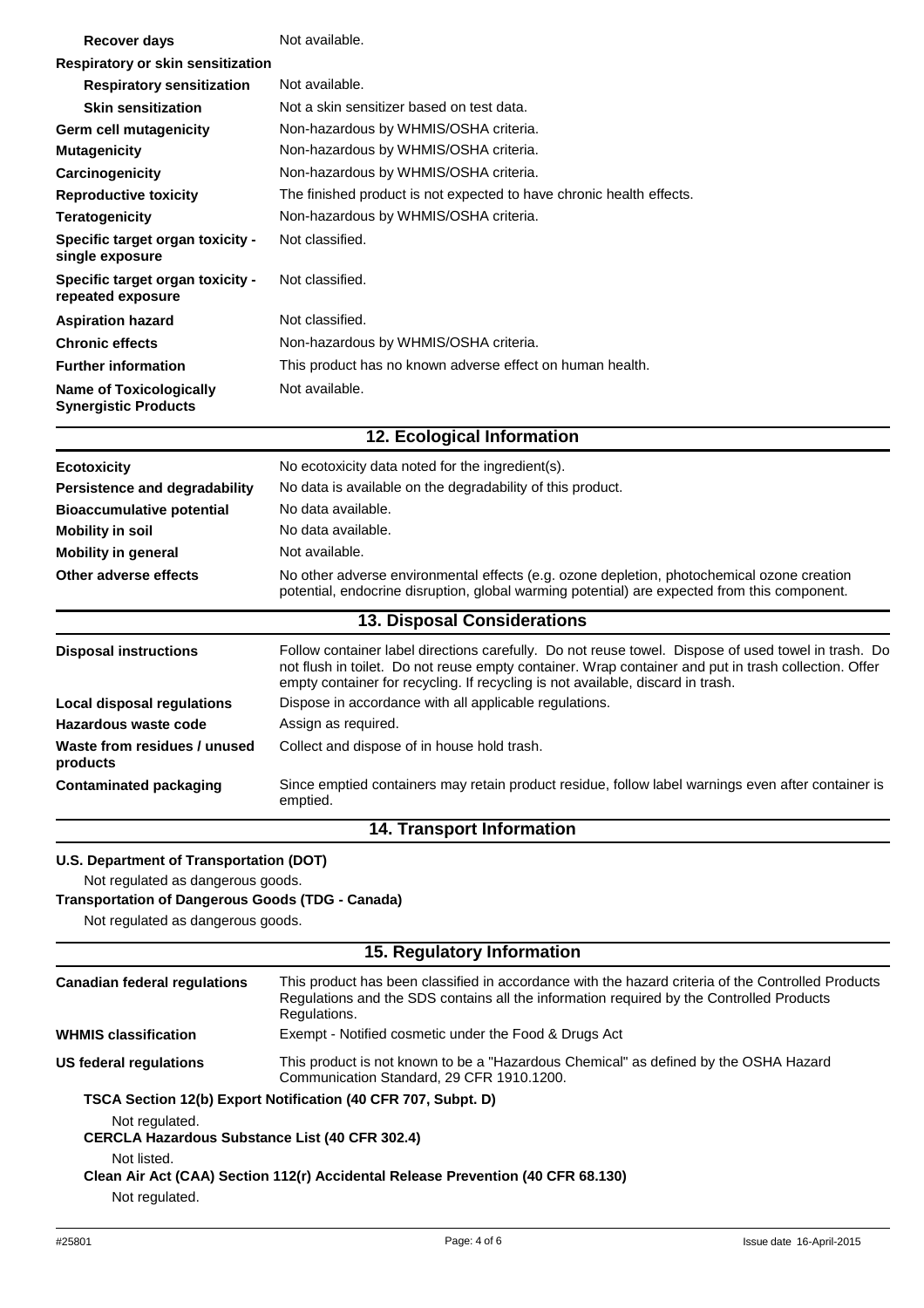#### **Clean Air Act (CAA) Section 112 Hazardous Air Pollutants (HAPs) List** Not regulated.

#### **Superfund Amendments and Reauthorization Act of 1986 (SARA)**

| Immediate Hazard - No<br>Delayed Hazard - No<br>Fire Hazard - No<br>Pressure Hazard - No<br>Reactivity Hazard - No                      |                                                                                                                                                     |
|-----------------------------------------------------------------------------------------------------------------------------------------|-----------------------------------------------------------------------------------------------------------------------------------------------------|
| <b>No</b>                                                                                                                               |                                                                                                                                                     |
| <b>No</b>                                                                                                                               |                                                                                                                                                     |
|                                                                                                                                         |                                                                                                                                                     |
|                                                                                                                                         |                                                                                                                                                     |
| Not regulated.                                                                                                                          |                                                                                                                                                     |
| Regulated as a cosmetic.                                                                                                                |                                                                                                                                                     |
| This product does not contain a chemical known to the State of California to cause cancer, birth<br>defects or other reproductive harm. |                                                                                                                                                     |
| US - California Proposition 65 - Carcinogens & Reproductive Toxicity (CRT): Listed substance                                            |                                                                                                                                                     |
| <b>US. Massachusetts RTK - Substance List</b><br>US. Pennsylvania RTK - Hazardous Substances                                            |                                                                                                                                                     |
|                                                                                                                                         |                                                                                                                                                     |
|                                                                                                                                         |                                                                                                                                                     |
|                                                                                                                                         |                                                                                                                                                     |
|                                                                                                                                         | On inventory (yes/no)*<br>Yes                                                                                                                       |
|                                                                                                                                         | No                                                                                                                                                  |
| Toxic Substances Control Act (TSCA) Inventory                                                                                           | Yes                                                                                                                                                 |
|                                                                                                                                         | Chana Amenamento ana Iteaathonzation Avit of 1900 (OARA)<br>Inventory name<br>Domestic Substances List (DSL)<br>Non-Domestic Substances List (NDSL) |

\*A "Yes" indicates that all components of this product comply with the inventory requirements administered by the governing country(s)

| <b>16. Other Information</b> |  |
|------------------------------|--|
|------------------------------|--|

| LEGEND   |                |
|----------|----------------|
|          |                |
| Severe   | 4              |
| Serious  | 3              |
| Moderate | $\overline{2}$ |
| Slight   | 1              |
| Minimal  |                |

| <b>HEALTH</b>                 |  |
|-------------------------------|--|
| <b>FLAMMABILITY</b>           |  |
| <b>PHYSICAL HAZARD</b>        |  |
| <b>PERSONAL</b><br>PROTECTION |  |

**Disclaimer** The information in the sheet was written based on the best knowledge and experience currently available. Information contained herein was obtained from sources considered technically accurate and reliable. While every effort has been made to ensure full disclosure of product hazards, in some cases data is not available and is so stated. Since conditions of actual product use are beyond control of the supplier, it is assumed that users of this material have been fully trained according to the requirements of all applicable legislation and regulatory instruments. No warranty, expressed or implied, is made and supplier will not be liable for any losses, injuries or consequential damages which may result from the use of or reliance on any information contained in this document.

| <b>Issue date</b>     |  |
|-----------------------|--|
| <b>Effective date</b> |  |
| <b>Expiry date</b>    |  |

**Issue date** 16-April-2015 **Effective date** 15-April-2015 **Expiry date** 15-April-2018